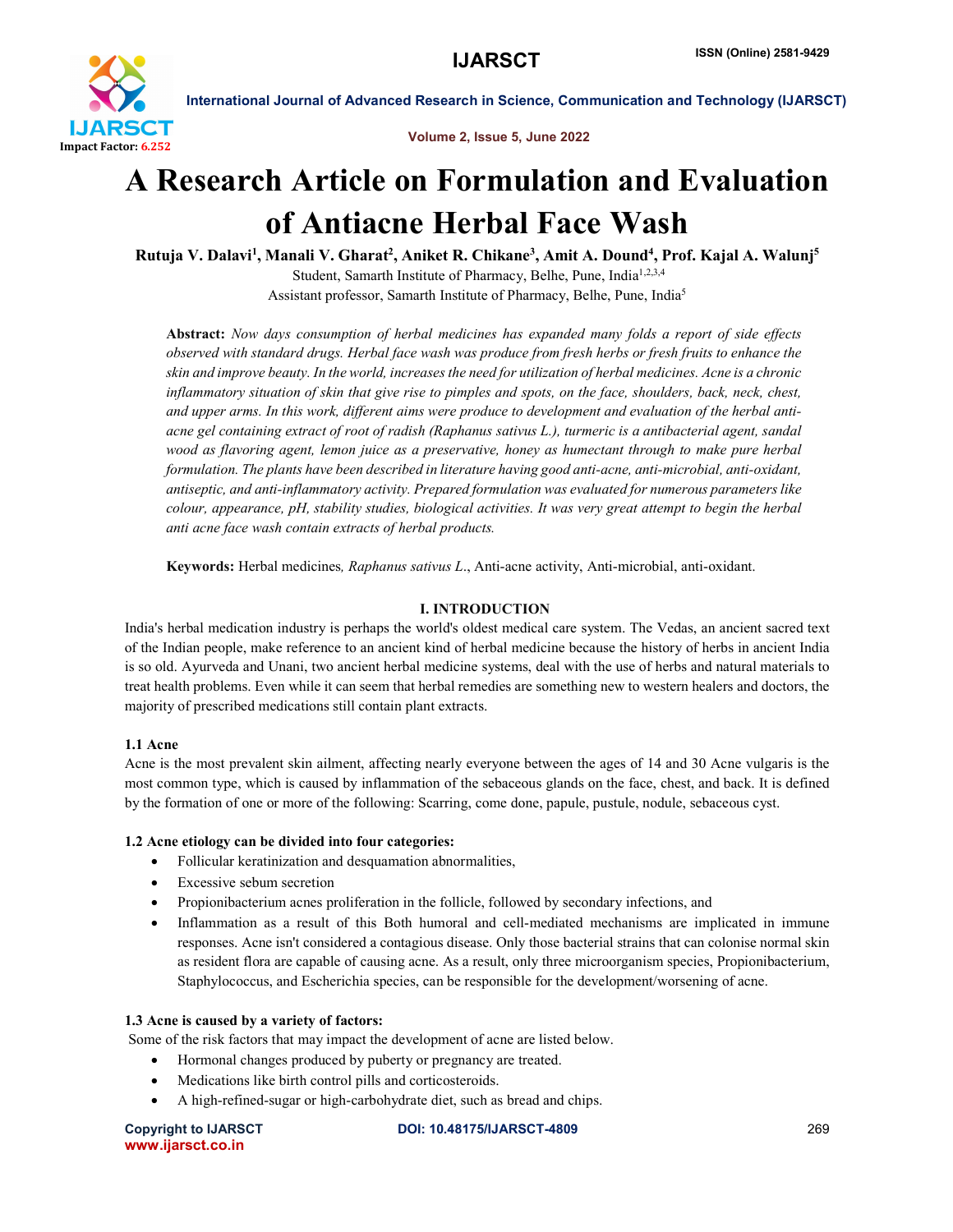

#### Volume 2, Issue 5, June 2022

- These hormones can cause an increase in oil production, which can lead to acne.
- Hormonal acne associated with puberty normally fades as a teenager grows older.
- Whiteheads, blackheads, tiny bumps, nodules, and cysts are all examples of acne lesions.

#### 1.4 Face Wash

Acne prevention necessitates a delicate balance of moisturising and oil control, exfoliation and cell renewal, and is a must-have in any skincare regimen, acne or otherwise. Wash your face two times in a day, once in the morning and once at night. This aids in the removal of debris, germs, and sebum that clog pores and cause skin to seem murky or pimpleprone. Facewash might help you get rid of pimples. Some are designed to prevent acne while also reducing lines and wrinkles, while others are designed to simply wash the skin. Face wash properties: It should be stable and have a pleasing appearance. It should soften on application to the skin and spread freely without dragging. It should not have an oily or greasy feel during application.

### A. Properties of face wash

- It should be stable and have a pleasing appearance.
- It should soften on application to the skin and spread freely without dragging.
- It should not have an oily or greasy feel during application.

### B. Function of Face wash

Face wash has the following functions:

- Removing dead cells
- Rejuvenating skin cells, elevating tension, and
- Removing oil, grime, and pollutants.

#### C. Face wash benefits include:

- Removing dead skin cells, which allows new skin cells to replace old ones;
- Keeping skin fresh and healthy; and
- Making the skin look beautiful.

Dead skin cells and excess oil block pores, resulting in acne white heads, blackheads, and an overall tired appearance. All of the above skin issues can be avoided by exfoliating the pores on a regular basis.By removing dead skin cells, your skin will age more slowly and develop wrinkles at a slower rate.The goal of this study is to create several herbal formulations for treating acne by using locally accessible plant herbs to make anti-acne facewash.Based literature review this plants are having anti acne, anti oxidant, antiaging and anti microbial properties.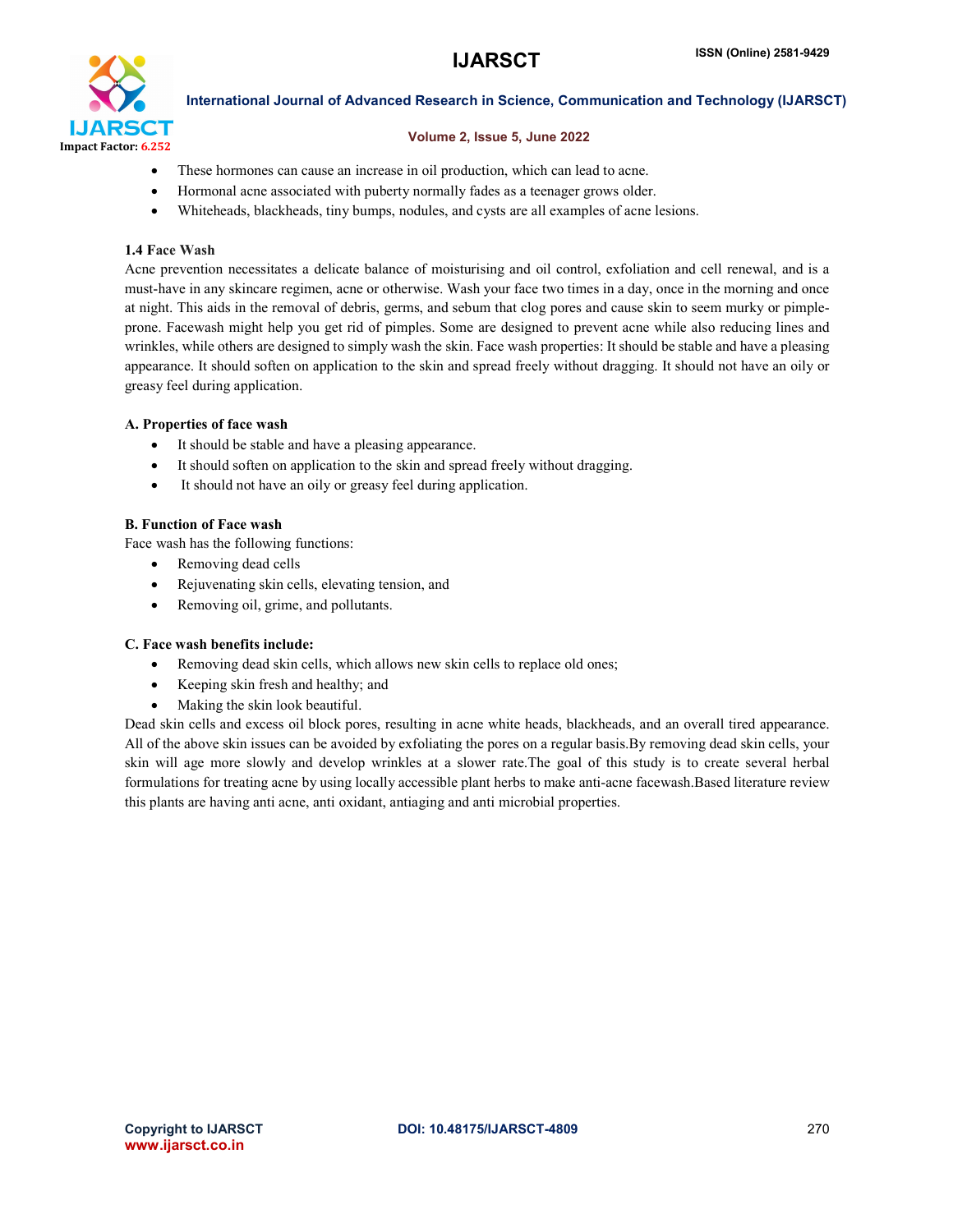

#### Volume 2, Issue 5, June 2022

### II. MATERIAL AND METHOD Table 1: Ingredient Profile

| Ingredient      | <b>Biological Source and Family</b>                          | <b>Use of Plant</b>                     |  |
|-----------------|--------------------------------------------------------------|-----------------------------------------|--|
| Radish root     | It is obtained from roots of Raphanus sativus L.             | It has Anti-acne property               |  |
|                 | belongs to family Brassicaceae.                              |                                         |  |
| Turmeric powder | It is obtained from dried rhizomes of<br>Curcuma             | It has Antibacterial property.          |  |
|                 | <i>longa</i> belongs to family Zingiberaceae                 | It is also used preservative.           |  |
| Sandalwood      | It is obtained from heartwood of the stems and               | It is used as a flavouring agent.       |  |
| powder          | <i>Santalim album Linn</i> , belongs to family Santalaceae.  | It is used in the treatments of acne.   |  |
|                 |                                                              |                                         |  |
| Aloe vera gel   | It is obtained from dried Dried latex of aloe                | It has moisturizing property.           |  |
|                 | <i>leaves</i> belongs to family Liliaceae.                   |                                         |  |
| Lemon juice     | It is obtained from lemon juice of Citrus limon              | It is used as preservative.             |  |
|                 | belongs to family Rutaceae.                                  | It used to enhance the skin brightness. |  |
|                 |                                                              | It is used as antiaging agent.          |  |
| Honey           | It is produce from the bees <i>Apis mellifera</i> belongs to | It is used as humectant.                |  |
|                 | family Fabaceae.                                             | It is used in the removal of dead skin  |  |
|                 |                                                              | cells and removes the black spots.      |  |

#### 2.1 Preparation of Herbal Anti Acne Face Wash

# A. Preparation of Herbal Extract

- Washing and peeling radishes are steps in the radish selection process.
- After cutting the cubes, place them in 1000ml distilled water and continue to boil for 60 minutes. (Decoction technique).
- After 60 minutes, let it cool to room temperature before filtering.



Fig 1. Extraction of Radish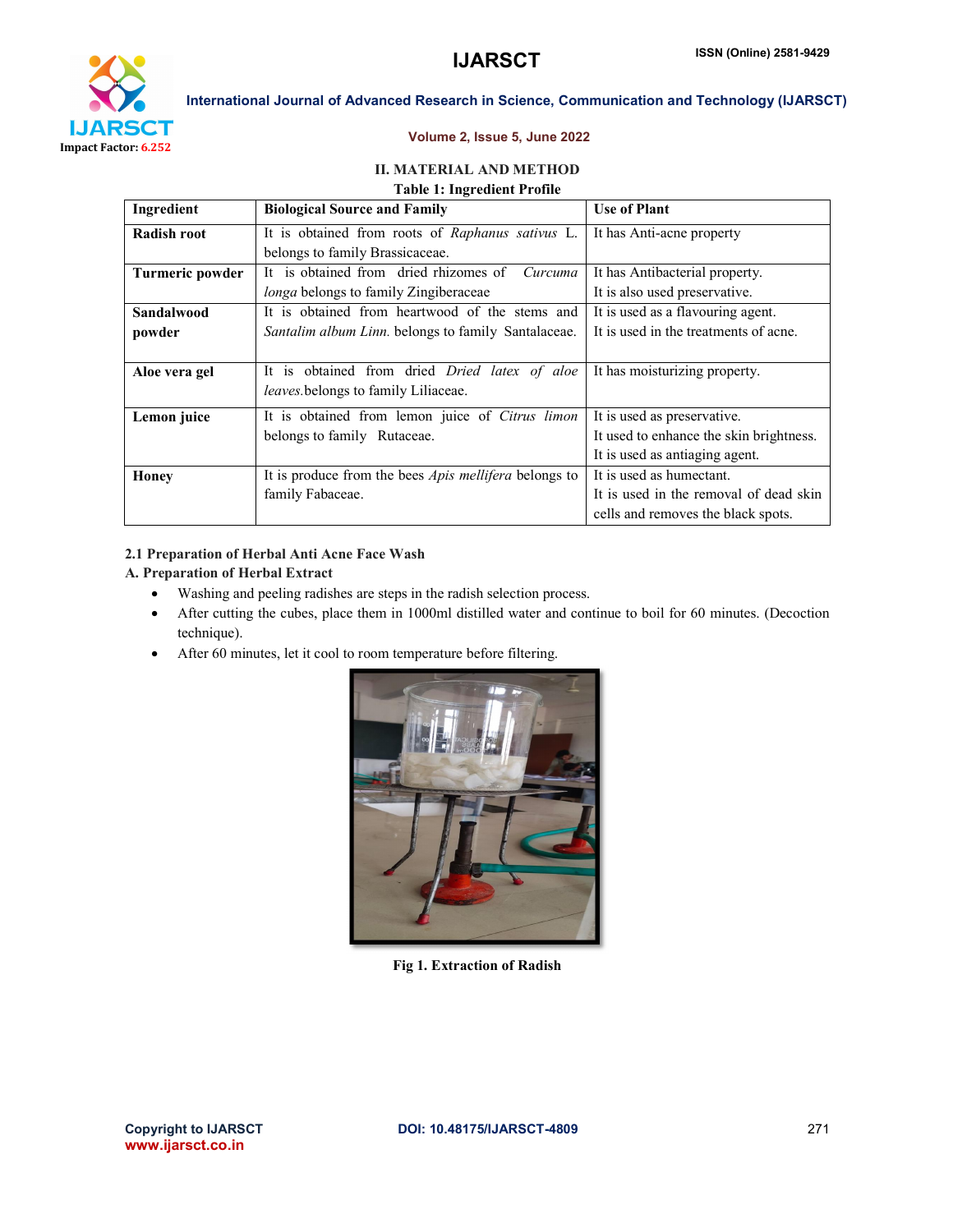

#### Volume 2, Issue 5, June 2022

#### 2.2 Preformulation Study of Radish Extract

| <b>Test</b>      | <b>Procedure</b>                                           | <b>Observation</b>                       |  |  |
|------------------|------------------------------------------------------------|------------------------------------------|--|--|
| Carbohydrates    | <b>Molish Test:</b> 2ml of solution was placed in a test   | A violet ring at the junction of the two |  |  |
|                  | tube. 1 drop of Molish Reagent was added. 2 ml of          | indicates<br>liquid<br>presence<br>0f    |  |  |
|                  | conc. HCl was added from the sides of test tube.           | carbohydrates.                           |  |  |
| <b>Proteins</b>  | <b>Millons Test:</b> To 2 ml of filtrate few drops of      | A white precipitate indicates presence   |  |  |
|                  | Millon's reagent are added. The result was observed.       | of protein.                              |  |  |
| <b>Phenolic</b>  | Lead Acetate Solution: To 2-3 ml of aqueous                | A white precipitate indicate presence    |  |  |
| compounds        | extract add few drops of lead acetate solution.            | of phenolic compound.                    |  |  |
| <b>Vitamins</b>  | <b>Test for Vitamin C</b> : To 2 ml of a $2\%$ w/v soution | The colour disappered indicated test     |  |  |
|                  | add 2 ml of water 0.1 g of sodium biocarbonate and         | as positive                              |  |  |
|                  | about 20 mg of ferrous sulphate, shake and allow to        |                                          |  |  |
|                  | stand a deep violate colour is produced, add 5 ml of       |                                          |  |  |
|                  | 1 ml sulphuric acid,                                       |                                          |  |  |
| <b>Alkaloids</b> | <b>Mayers Test:</b> To 1 ml of filtrate, few drop of       | white or creamy<br>precipitate<br>The    |  |  |
|                  | Mayer's reagent are added by side of the test tube.        | indicated test as positive.              |  |  |

Table 2: Pre-formulation study of radish extract

#### Development of Formulation

- The necessary amount of gelling ingredient, xanthan gum, was carefully weighed and distributed in rose water with moderate stirring to avoid air entrapment, then left to soak overnight.
- By gently swirling, the necessary amount of lemon juice was dissolved in the desired amount of honey.
- A desired amount of concentrated herbal extracts was added to the leftover rose water and gently combined with the honey combination above.
- Finally, this was combined with the previously soaked gel mixture.
- The prepared formulations were placed in an appropriate container and labelled.

#### Composition of Anti-Acne Herbal Face Wash

| Sr. No. | Ingredient             | Quantity [20 ml] |
|---------|------------------------|------------------|
|         | Radish Extract         | $2 \text{ gm}$   |
| 2       | Turmeric               | $0.4 \text{ gm}$ |
| 3       | Sandal wood            | $0.4 \text{ gm}$ |
| 4       | Citric juice           | $0.4 \text{ gm}$ |
| 5       | Aloe vera              | $0.4 \text{ gm}$ |
| 6       | Honey                  | $0.4 \text{ gm}$ |
| 7       | Xantham gum            | $0.4 \text{ gm}$ |
| 8       | Sodium lauryl sulphate | $0.4 \text{ gm}$ |
| 9       | Rose water             | Q. S.            |

| Table 2: Composition of Anti-Acne Herbal Face Wash |  |  |  |  |  |
|----------------------------------------------------|--|--|--|--|--|
|----------------------------------------------------|--|--|--|--|--|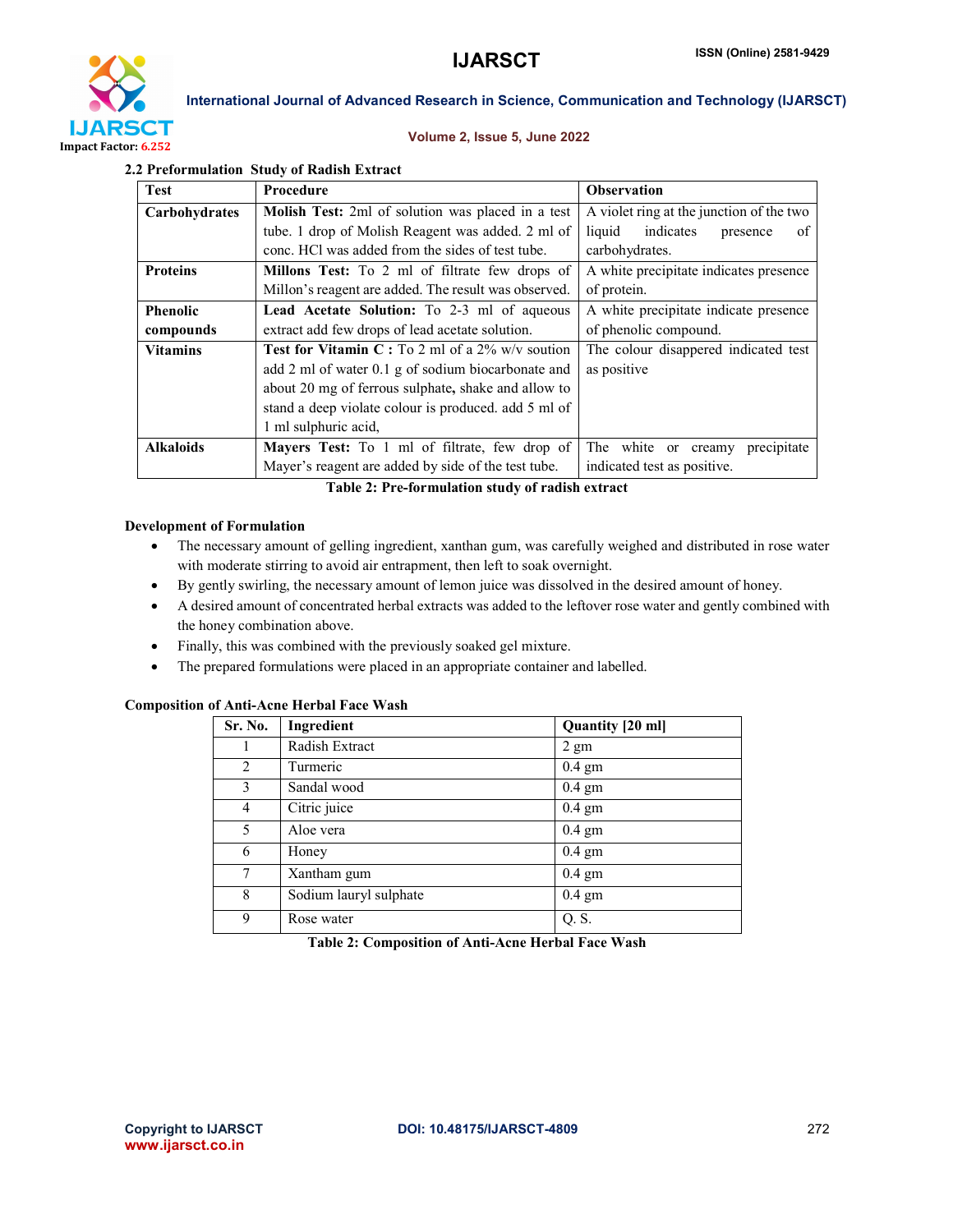

Volume 2, Issue 5, June 2022



Fig. 2 Formulation of Antiacne Herbal Face Wash

### III. EVALUATION TEST

#### 3.1 Organoleptic Evaluation

- 1. Color: The formulation's colour was tested against a white background.
- 2. Odour: The odour of the formulation was assessed by sniffing it.
- 3. Homogeneity: After the development face wash has been placed in the container, it is visually inspected for homogeneity. They are examined for the appearance of aggregates and the presence of any.

#### 3.2 Physical Evaluation

- 1. pH: Within 24 hours of preparation, the pH was tested using a digital pH metre.
- 2. Washability: Formulations applied to the skin were physically evaluated for their ability to be easily removed by washing with water.
- 3. Foamability: A small amount of gel was placed in a water-filled beaker. The initial volume was recorded, after which the beaker was shaken 10 times and the final volume was recorded.
- 4. Spreadability: On this ground slide, 2 gm of the gel under investigation was deposited. The formulation was placed between this slide and a second glass slide with the same dimensions as the fixed ground slide. The hook is included with the second glass slide. For 5 minutes, a weight of 500 mg was placed on top of the two slides to expel air and establish a homogenous gel coating between the two slides. The weight was measured and deposited in the pan, which was then hooked to the pulley. The top slide's time (in seconds) to cover a distance of 5 cm was recorded. Shorter interval suggests a higher coefficient of spreading. The synthesised gel's spreading coefficient was compared to that of a commercial face wash.
- 5. Skin irritation test: An irritant skin test is performed by putting the substance to the skin for 10 minutes. If there is no irritation, the product is deemed non-irritating.
- 6. Stability Test: The physical stability of the formulations was studied by placing in plastic containers and they were placed in a humidity chamber at 45 degree Celsius and 75% relative humidity. There appearance and physical stability were inspected per a period of 3 months at interval of one month.

#### 3.3 Biological Activities

In pharmacology, biological or pharmacological activity refers to a drug's positive or negative effects on living matter. Biological activity refers to a molecular entity's ability to have a certain biological effect on a target.

1. Antimicrobial activity: Antimicrobial activity is a broad phrase that encompasses all active principles (agents) that impede bacterial development, prevent the formation of microbial colonies, and may even kill

www.ijarsct.co.in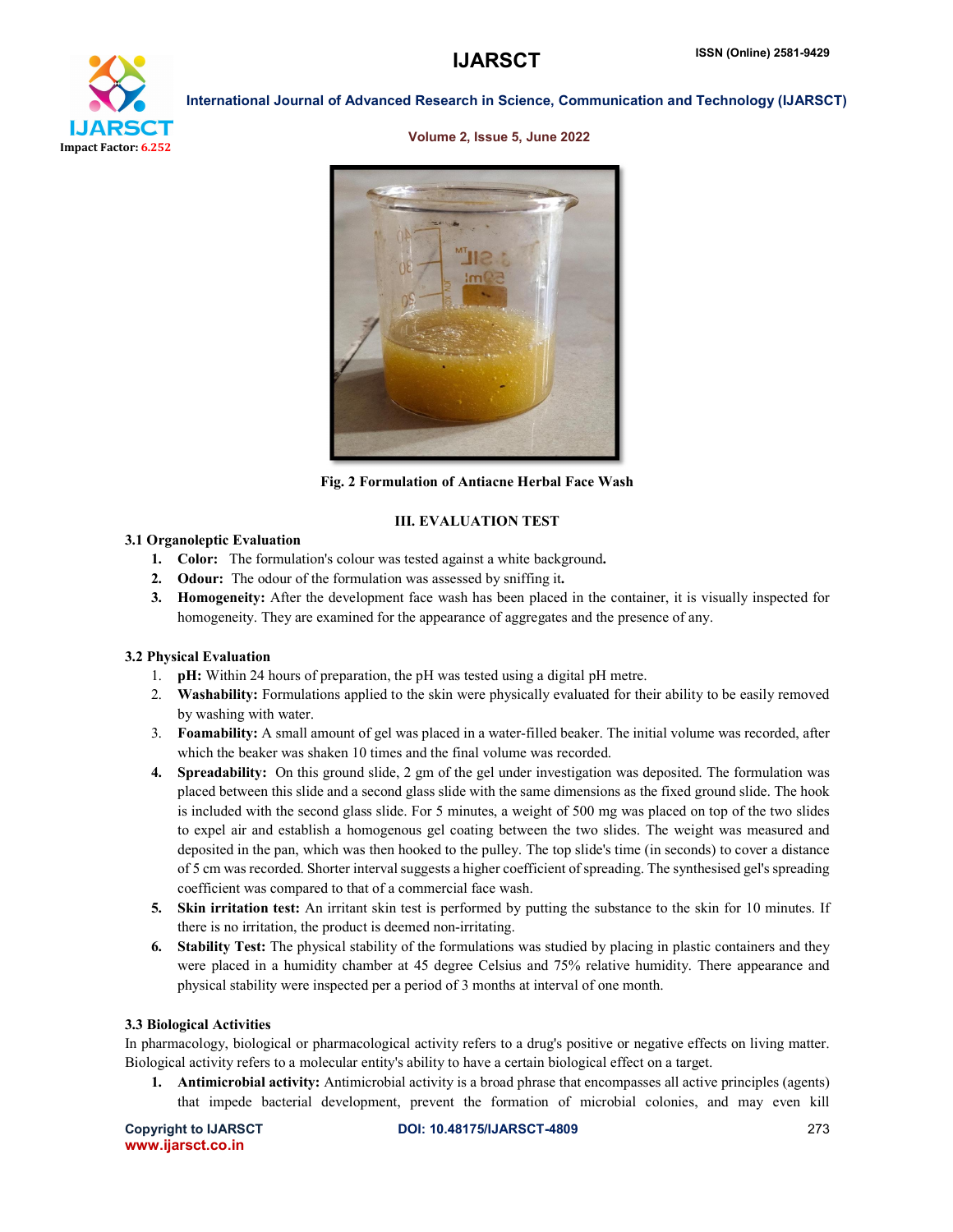

#### Volume 2, Issue 5, June 2022

microorganisms.

2. Antifungal activity: An antifungal medicine, also known as an antimycotic medication, is a fungicide that is used to treat and prevent mycosis such as ringworm, candidiasis, and other fungal infections.

## IV. RESULT AND DISCUSSION

#### 4.1 Preformulation Study of Radish Extract

The result of Preformulation study of radish extract was listed below in table No. 3. It indicates that presence of Carbohydrates, Proteins, Phenolic compound and Vitamins.

| Sr. No. | Test               | <b>Result</b> |
|---------|--------------------|---------------|
|         | Carbohydrates      |               |
|         | Proteins           |               |
|         | Phenolic compounds |               |
|         | Vitamins           |               |
|         | Alkaloids          |               |

#### Table 3 Preformulation Study of Radish Extract



### Fig 3. Preformulation test of Radish Extract

#### 4.2 Evaluation Test

#### Organoleptic Evaluation

Herbal face wash was evaluated by organoleptic evaluation are listed below in table no. 4.

| Table + Organoicput Evaluation                      |             |                             |  |
|-----------------------------------------------------|-------------|-----------------------------|--|
| Sr. No.<br><b>Evaluation tests</b><br><b>Result</b> |             |                             |  |
|                                                     | Colour      | Yellowish colour            |  |
|                                                     | Odour       | Characteristic sandal odour |  |
|                                                     | Homogeneity | Normal                      |  |

#### Table 4 Organoleptic Evaluation

# 4.3 Physicochemical Evaluation

Herbal face wash was evaluated by physicochemical evaluation are listed below in table no. 5.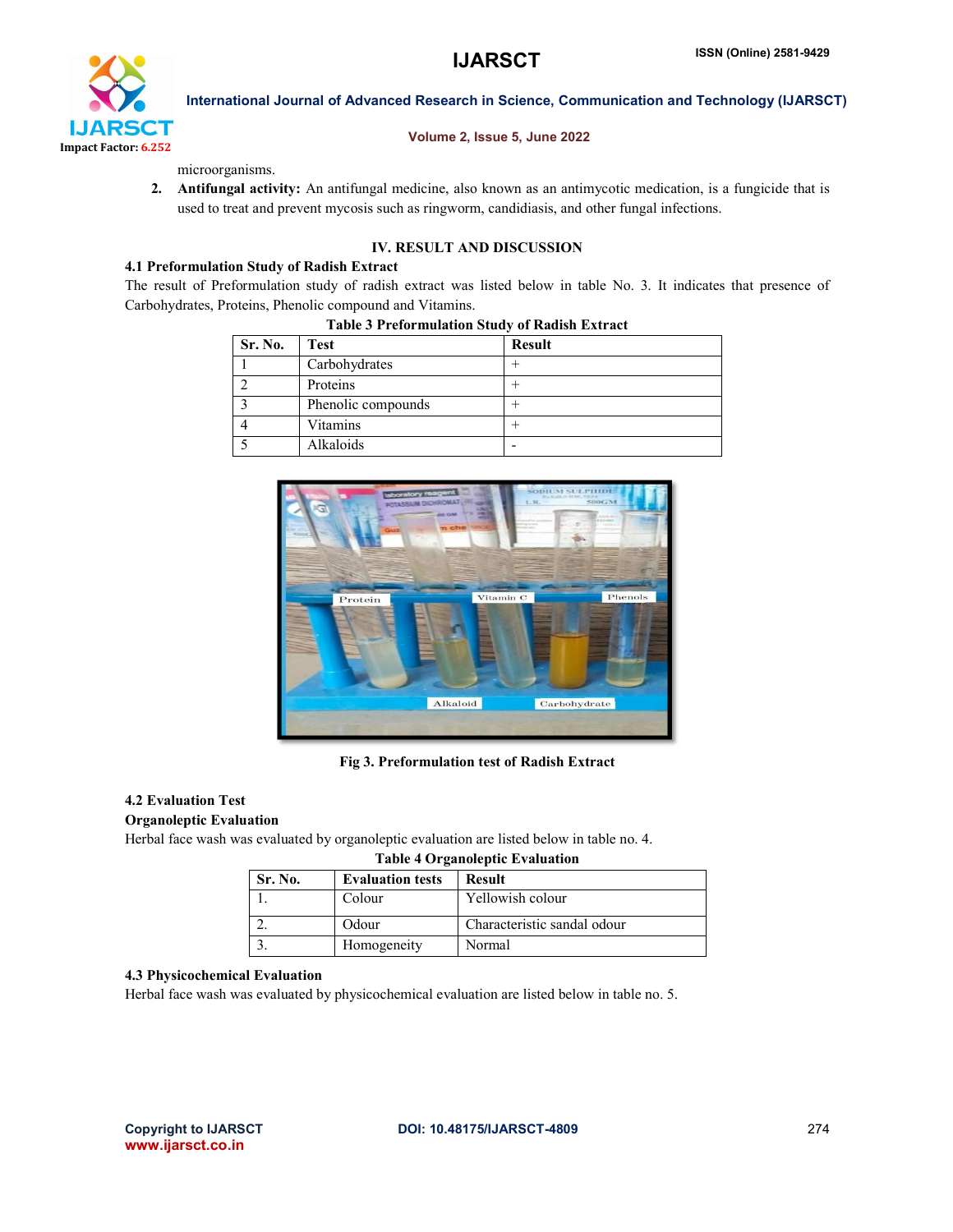

# Volume 2, Issue 5, June 2022

| <b>Table 5 Physicochemical Evaluation</b> |  |
|-------------------------------------------|--|
|-------------------------------------------|--|

| Sr. No. | <b>Evaluation tests</b> | <b>Result</b>  |
|---------|-------------------------|----------------|
| 1.      | pH                      | 5.3            |
| 2.      | Wash ability            | Good           |
| 3.      | Foaming ability         | Good           |
| 4.      | Spread ability          | Good           |
| 5.      | Skin irritation test    | N <sub>0</sub> |
| 6.      | Stability test          | Normal         |

#### Biological Activities

 Cup-plate agar diffusion method using Nutrient agar. In this technique, Petri dishes of agar are prepared by pouring melted agar media previously incubated with selected microorganism i.e*. Staphylococcus aureus* (for antimicrobial activity) and *Candida albicans (*for antifungal activity). After solidification of agar cups are made with the help of borer and cup are filled with a solution of suitable concentration of sample and standard respectively. Take this Petri plates in the refrigerator for 10 minutes and then incubate at 37°C for 24 hrs. The antimicrobial and antifungal agent diffuses through the agar around its cup and produces a characteristic zone of inhibition of the microorganism sensitive to the sample. The diameter of which can be measured.

| <b>Table 6 Biological Activity</b> |  |
|------------------------------------|--|
|------------------------------------|--|

| Sr No. | <b>Parameter</b>           | <b>Zone Of Inhibition</b>   | <b>Result</b>          |
|--------|----------------------------|-----------------------------|------------------------|
|        | Antibacterial Activity     | Zone of Inhibition Observed | Antibacterial Activity |
|        |                            | Diameter of Zone : 25 mm    | Present                |
|        | <b>Antifungal Activity</b> | Zone of Inhibition Observed | Antifungal<br>Activity |
|        |                            | Diameter of Zone : 23 mm    | Present                |



Fig. 4 Antibacterial Activity Fig. 5 Antifungal Activity



#### V. CONCLUTION

Copyright to IJARSCT DOI: 10.48175/IJARSCT-4809 275 www.ijarsct.co.in Herbal elements have made it possible to make cosmetics without hazardous side effects that can impart the necessary capabilities to heal skin diseases while requiring less space than synthetic products. Natural cures are a godsend for any illness. It is both safe and has fewer adverse effects. Herbal formulations are in high demand on the global market. It's a fantastic endeavour to build the herbal face cleanser with radish extracts. In this study, numerous natural ingredients such as radish, turmeric, sandalwood, citric juice, and aloe vera were used to manufacture herbal anti acne face wash, and the formulations were evaluated for the intended criteria. Physical properties of the polymers used in the formulations were assessed, including colour, smell, and viscosity. Formulations that have been prepared Physical properties such as colour, odour, pH, Spredability, skin irritation testing, and stability studies were assessed. During stability tests, honey produces humectant activity. The spreadability of these preparations is excellent. This mixture is suitable for use as a face wash.